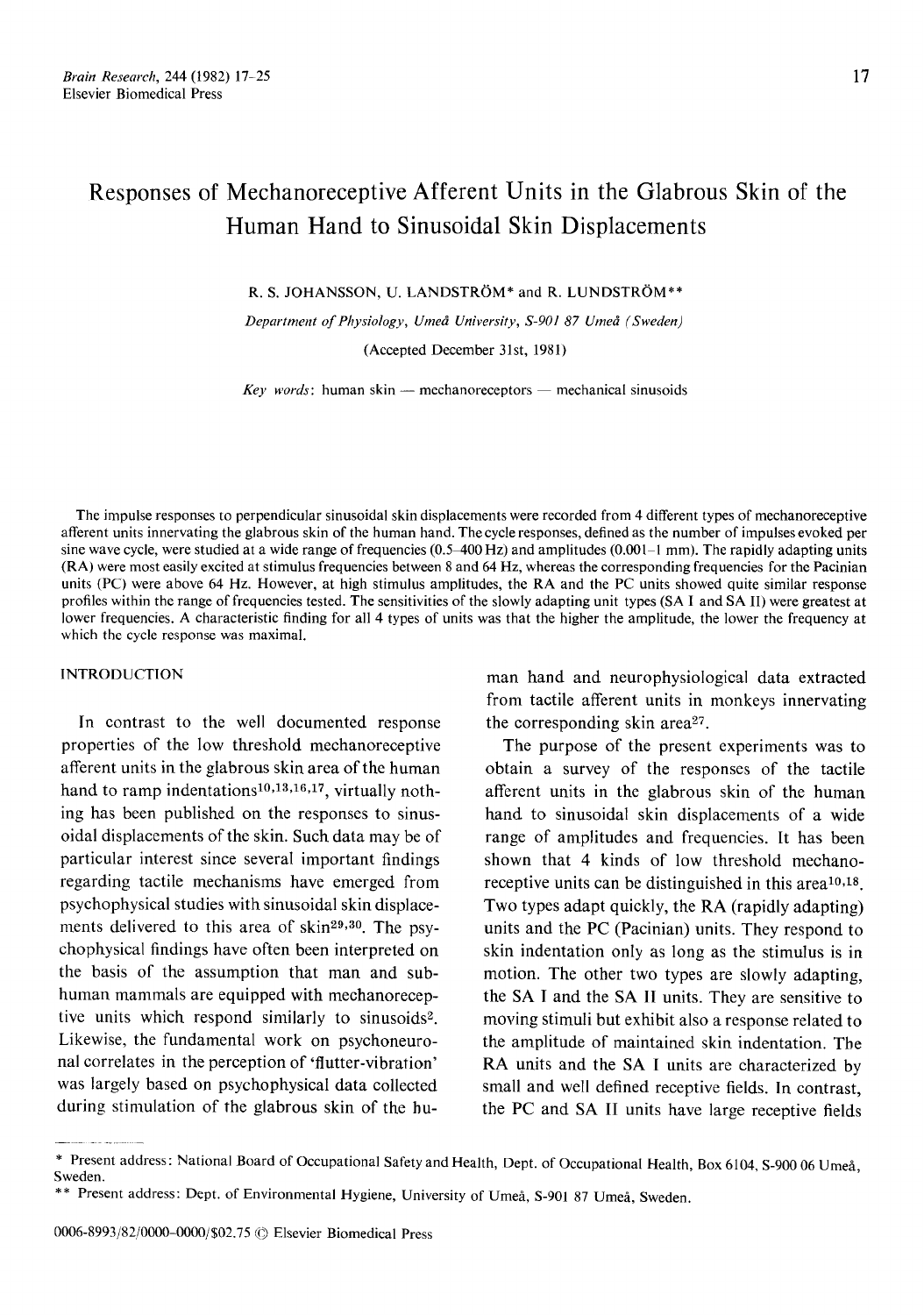with obscure boundaries and are sensitive to remote stimuli. The PC units are particularly sensitive to remote transient mechanical events, whereas the SA II units are sensitive to directional skin stretch.

## **METHODS**

Experiments were carried out on 17 healthy subjects, 9 females and 8 males, of ages 20-40 years. The subject sat comfortably in a dentist's chair with the right arm extended laterally and supported by a vacuum cast. To avoid movements, the dorsum of the hand was embedded in a Plasticine (Colman) mold with the fingers moderately flexed. Occasionally, finger clamps were used for additional fixation. The surface temperature cf the skin in the palm was measured as 25-33 °C.

Recordings of single afferent mechanoreceptive units were obtained with tungsten needle electrodes inserted percutaneously into the median nerve about 10 cm proximal to the elbow 28. The units were classified in accordance with criteria described previously<sup>12,16-18</sup>. The extent of the receptive field was assessed with yon Frey hairs at 4-5 times the threshold of the unit and the receptive field boundary was marked on the skin with a sharp ink pen. The sample of units studied was representative of larger samples described earlier with regard to the sizes of the receptive fields and mechanical thresholds determined with von Frey hairs $14,15$ .

When a unit had been isolated and classified, sinusoidal skin displacements were delivered through a small perspex probe which was driven by a feedback controlled moving coil stimulator<sup>31</sup>. The probe movement was monitored by the optical position transducer of the stimulator (DC, 1.8 Hz), whose linearity was  $\pm$  0.2% and the standard deviation of its total noise (normally distributed) corresponded to  $\pm$  0.05  $\mu$ m. The input waveforms to the stimulator were derived from a programmable function generator. The stimulator was adjusted so that the probe movement was perpendicular to the skin surface at the center of the receptive field. The contact surface of the cylindrical probe was fiat with a diameter of 6, 8 or 10 mm. For each unit the diameter of the probe used was selected on the basis of the size of the previously defined receptive field, with the aim of symmetrically covering the field with a clearance of at least 0.5 mm. This condition was fulfilled for the RA and SA I units, and most of these were studied with the 6 mm probe. The large fields of the PC and SA ll units could not be completely covered by the 10 mm probe for most units. In these cases the 8 or l0 mm probe was used and positioned over the zone of maximal sensitivity. To obtain a stable mechanical coupling between the probe and the skin surface, a static indentation of 0.5-0.7 mm beyond minimal skin contact was used, upon which mechanical sinusoids were superimposed. With this preindentation, the flat surface of the stimulus probe was completely in contact with the skin at all probe locations

The test stimuli were delivered as a sequence of sine wave bursts and were superimposed on the preindentation in such a manner that the negative peaks (minimal indentation) coincided with the level of the preindentation (Fig. 1). The bursts consisted of 5 sine wave cycles which started and stopped at the level of the preindentation (Fig. 1). A test sequence consisted of a series of consecutive bursts of constant amplitude but of different frequencies in the following order: 0.5, 1, 2, 4, 8, 16, 32, 64, 128, 256, 400, 256, 128, 64, 32, 16~ 8, 4, 2. I Hz. The extreme test frequencies, 0.5 and 400 Hz, were executed only once. The time intervals between the bursts was 1 s. During these intervals, the probe was held constant in the preindentation position. The amplitude was varied between test sequences, starting with I mm peak to peak. All amplitudes are expressed in decibels  $(d)$  relative to this amplitude. A stepwise attenuation by 6 dB (i.e. by a factor of 0.5) was performed until the unit did not respond to any of the tests in the sequence For amplitudes less than  $-36$  dB the steps were 8 dB. The pauses between the test sequences were ca. 10 s, and the time from the initial preindentation to the start of the first test sequence was, in most cases, 10-30 s. The size of the preindentation was controlled during some Gf these pauses. As to the accuracy of the mechanical stimulation, the actual movement of the probe was within  $0 \text{ dB}$  to  $-3 \text{ dB}$  of the programmed value. However, for tests at high amplitudes (nominally 0  $\text{dB}$  and  $-6$  dB) and high frequencies (400 and 256 Hz) the probe movement was occasionally attenuated more than 3 dB, These tests were excluded from the analysis.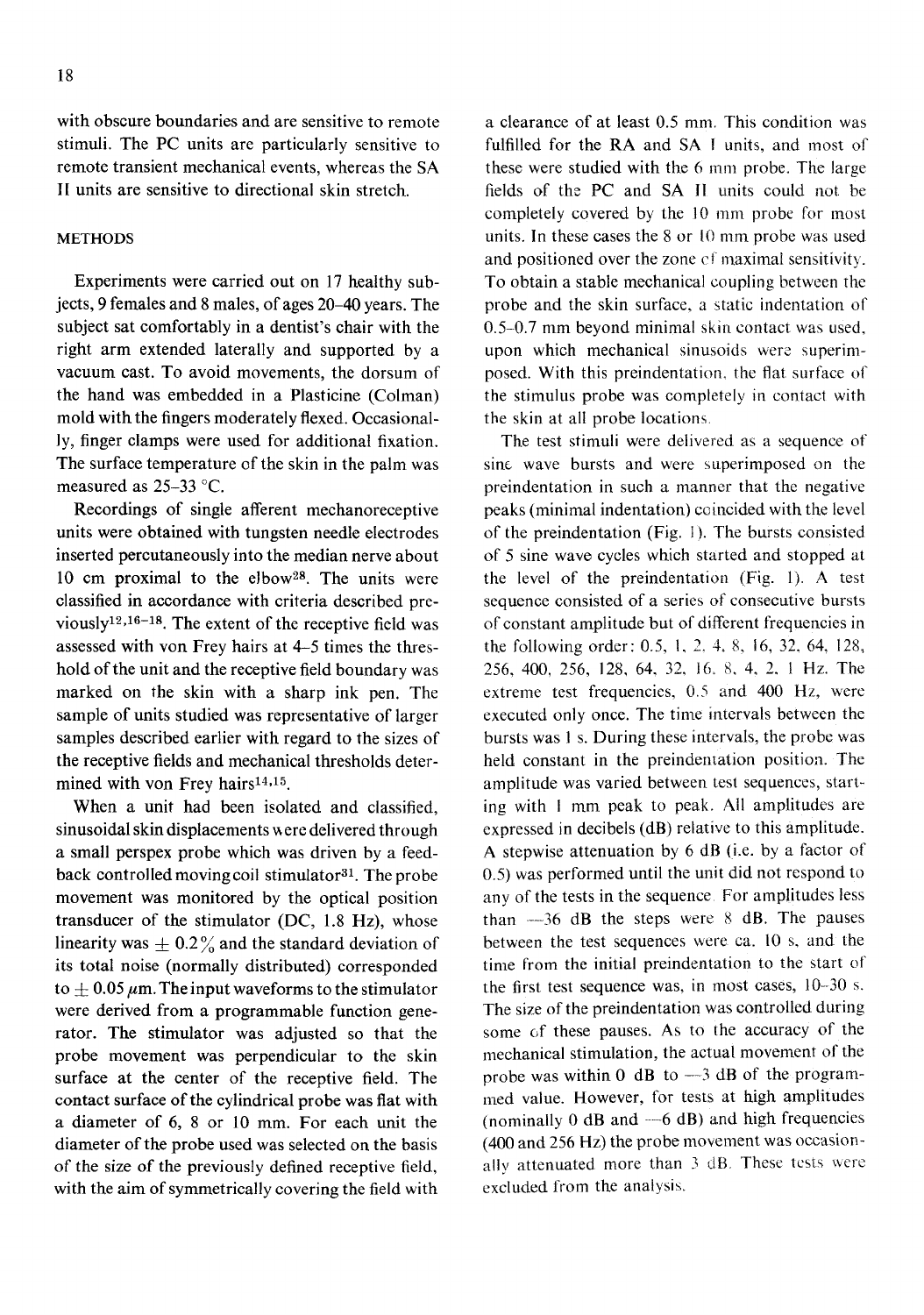

Fig. 1. Examples of discharge patterns of an individual unit (PC) at 4 different sine wave amplitudes and 3 different frequencies. The uppermost row shows the time course of the skin displacements which were superimposeed on a 0.5 mm preindentation. Arrow indicates the direction of skin indentation. Lower rows show the neuronal impulse discharge. Each column refers to a single stimulus frequency and each row to a constant amplitude given in dB relative to 1 mm peak to peak skin displacement. Note the different time scales. The time lag between the occurrence of the mechanical stimulus and the appearance of nerve impulses was accounted for mainly by the conduction time of the peripheral nerve and by the time required for the excitation of the nerve ending.

The neuronal discharges together with the output of the position transducer that monitored the mechanical displacement of the probe, and the timing pulses were recorded on tape. After the experiment the tape records were filmed. Fig. 1 shows examples of the discharge patterns of a single mechanoreceptive unit at 9 different amplitude-frequency combinations. The average number of impulses evoked per cycle of the sine wave bursts, denoted the cycle *response,* was calculated from the film records. The data from the same stimulus frequencies of the ascending and the descending part of the test sequence were pooled in this calculation. This seemed justifiable as the cycle responses obtained at the same frequencies during these two parts of the test sequence revealed no systematic difference except for two units. The exceptions concerned two of the PC units for which the cycle response was slightly higher during the descending part of the test sequence.

### RESULTS

Twenty-five mechanoreceptive units (out of 60 initially isolated at random) were stable long enough

to be tested according to the complete schedule as described in Methods. These units (8 RA, 4 PC, 4 SA I, 8 SA II), all had their receptive fields in the glabrous skin area of the hand.

## *Quickly adapting units*

*RA units.* The average cycle responses of the RA units within a frequency range of 0.5-400 Hz and at various stimulus amplitudes are shown in Fig. 2A, and the corresponding results from an individual RA unit are shown in Fig. 2B. Considering low stimulus amplitudes close to the absolute threshold amplitudes of the units, the RA units were most easily excited within a frequency range of about 8-64 Hz. At higher stimulus amplitudes, the effective frequency range was broader, as found in other studies. A characteristic finding was that the higher the stimulus amplitude, the lower the frequency at which the cycle response was maximal. This was true for all the units studied. Data from individual units also indicated that the higher the sensitivity of the unit, the lower the stimulus frequency which elicited the peak cycle response at a given stimulus amplitude. To illustrate the variability among the RA units, Fig. 2C shows the cycle response at 3 amplitude levels for individual units superimposed in the same graphs. It can be seen that some of the RA units were sensitive to a wide frequency range and responded with about one impulse per stimulus cycle up to 400 Hz even at an amplitude as low as  $-24$  dB. The most sensitive RA units in the sample responded between 4 and 400 Hz at  $-30$  dB, and showed a cycle response of I imp./cycle in the range 8-32 Hz at this amplitude, which was about 6 dB above the absolute threshold of the unit at its 'best' frequency (32 Hz). (For further data on absolute thresholds of RA units, see ref. 11.)

*PC units.* The mean cycle responses for the PC units is shown in Fig. 3A. It can be seen that the PC units were most easily excited at frequencies above 64 Hz with a maximal sensitivity between 128 and 400 Hz. At 256 Hz ('best' frequency) the minimal stimulus amplitude required for eliciting a discharge was as low as  $-60$  dB (1  $\mu$ m peak to peak) for 3 out of 4 PC units. Thus, the amplitude threshold of the PC units was 20-30 dB below that for the RA units. As for the RA units, stimulations at higher amplitudes broadened the frequency range within which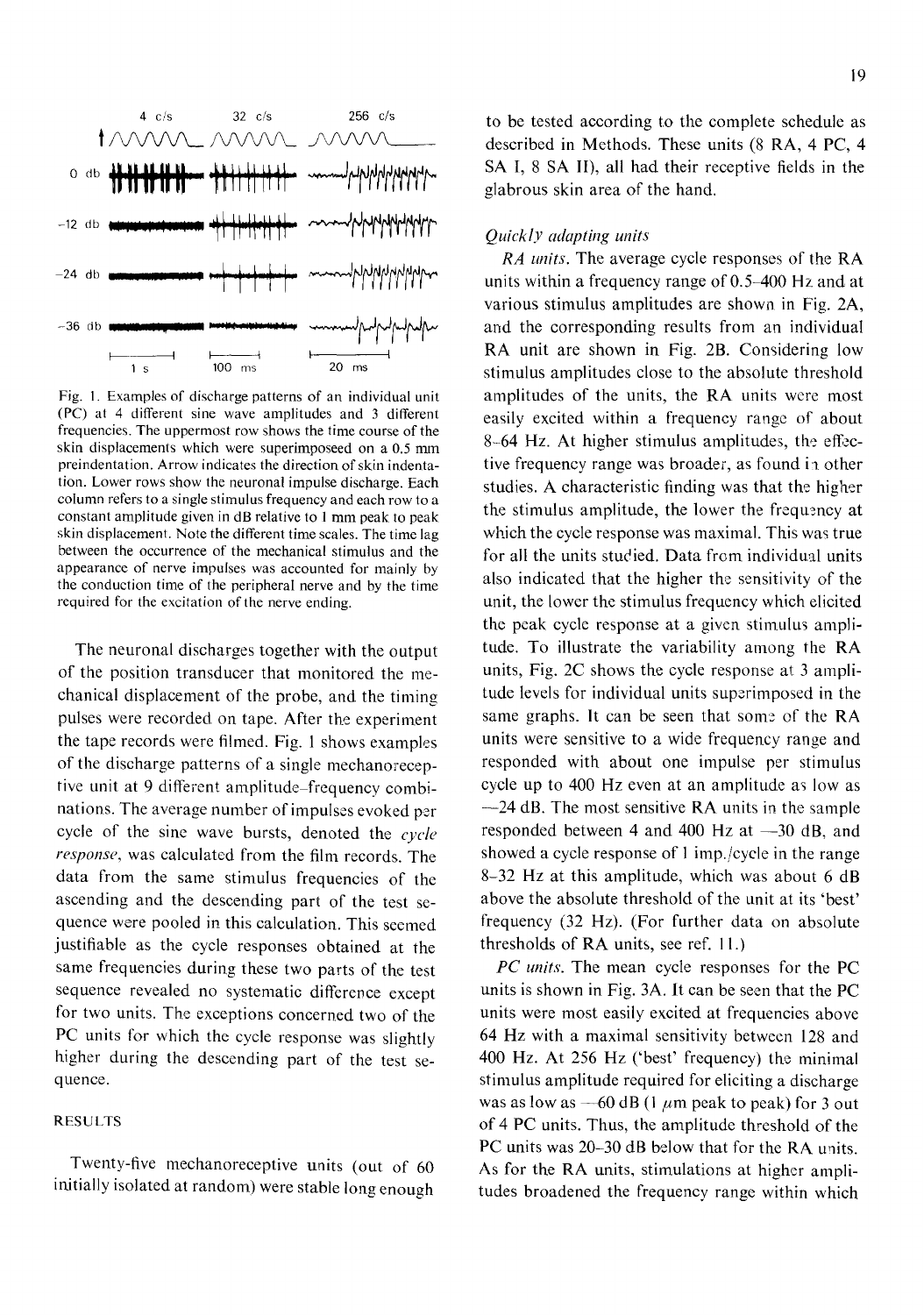

Fig. 2. Relation between cycle response and stimulus frequency for RA units. Note the logarithmic abscissae. A : mean values of 8 units. B: individual unit. The individual curves in A and B refer to different stimulus amplitudes. Curve without amplitude label in A refers to  $-36$  dB. C: relation between cycle response and stimulus frequency for separate RA units at  $3$  different stimulus amplitudes. In A, B and C, all data points are shown except those referring to 0 imp./cycle where only the points at which the curves first reached this discharge level are shown. All amplitudes are given in dB relative to 1 mm peak to peak skin displacement.

the PC units were excited. A striking finding was that the peak cycle response was displaced considerably towards lower values with increasing amplitude of the sine wave. The large size of this displacement is illustrated by the fact that, at high stimulus amplitudes (0 and 6 dB), the RA and PC units were fairly similar with regard to the magnitude of the mean cycle response throughout the tested frequency range (cf. Figs. 2A and 3A). Fig. 3B shows the cycle response as a function of frequency at 3 different sine wave amplitudes for individual PC units. It can be seen that there was a large variability in size of cycle responses between the units at low frequencies, whereas at higher frequencies the cycle response tended to be either 2 imp./cycle at higher stimulus amplitudes or 1 imp./cycle at lower amplitudes.

A characteristic feature of the RA and PC units was their tendency to discharge impulses both on the indentation phase and the retraction phase of the skin displacement (Fig. 1). For the RA units, the number of impulses at the retraction phase was always lower than at the indentation phase, and decreased to zero much earlier when the stimulus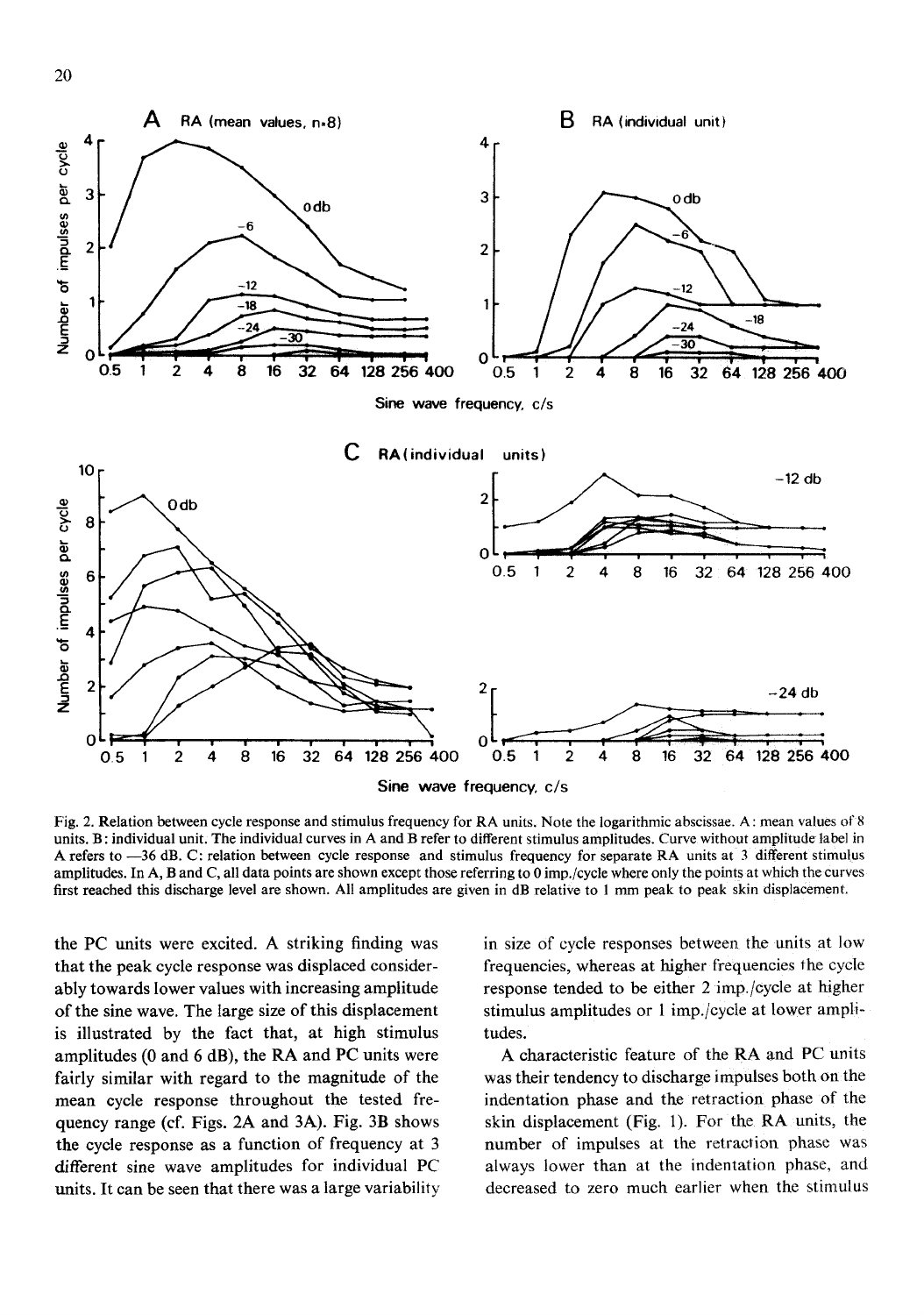

Fig. 3. Relation between cycle response and stimulus frequency at various stimulus amplitudes for PC units. A : mean values of 4 units. The individual curves refer to different stimulus amplitudes. To indicate the extent of the individual curves, some of the curves are dashed. B : responses of separate units at 3 different stimulus amplitudes. All amplitudes are given in dB relative to 1 mm peak to peak skin displacement. For further details see legend to Fig. 2.

amplitude was lowered. In contrast, for the PC units the retraction response was often larger than the response to the indentation phase. For the initial few cycles out of 5 in the test, and particularly for the very first cycle, the RA and PC units tended to respond with a higher number of impulses compared to cycles later in the tests (cf. Fig. 1). However, it also occurred that the impulse discharge was one and occasionally two impulses for all cycles in the test. Such a regular impulse response persisted sometimes even when the stimulus amplitude was changed 6 dB or more (cf. 'tuning plateau' in ref. 27) (e.g. Fig. 1 and Fig. 2B). This plateau phenomenon was more pronounced the higher the stimulus frequency.

## *Slowly adapting units*

*SA 1 units.* For all the SA I units, the static

discharge caused by tbe preindentation was allowed to adapt completely before the test sequences were delivered. The time required for complete silence varied between the SA I units and was maximally ca. 50 s.

The mean cycle response of the SA I units as a function of stimulus frequency at various stimulus amplitudes is shown in Fig. 4A, whereas Fig. 4C shows the cycle response for individual SA I units at 3 amplitude levels. It can be seen that the SA I units were particularly sensitive at very low stimulus frequencies. The range of frequencies within which the SA I units could be excited most easily was from 2 to 32 Hz. As for the RA and PC units, the frequency at which the cycle response was maximal decreased with the amplitude of stimulation. However, for most SA I units this could only be appreciated at relatively low stimulus amplitudes as the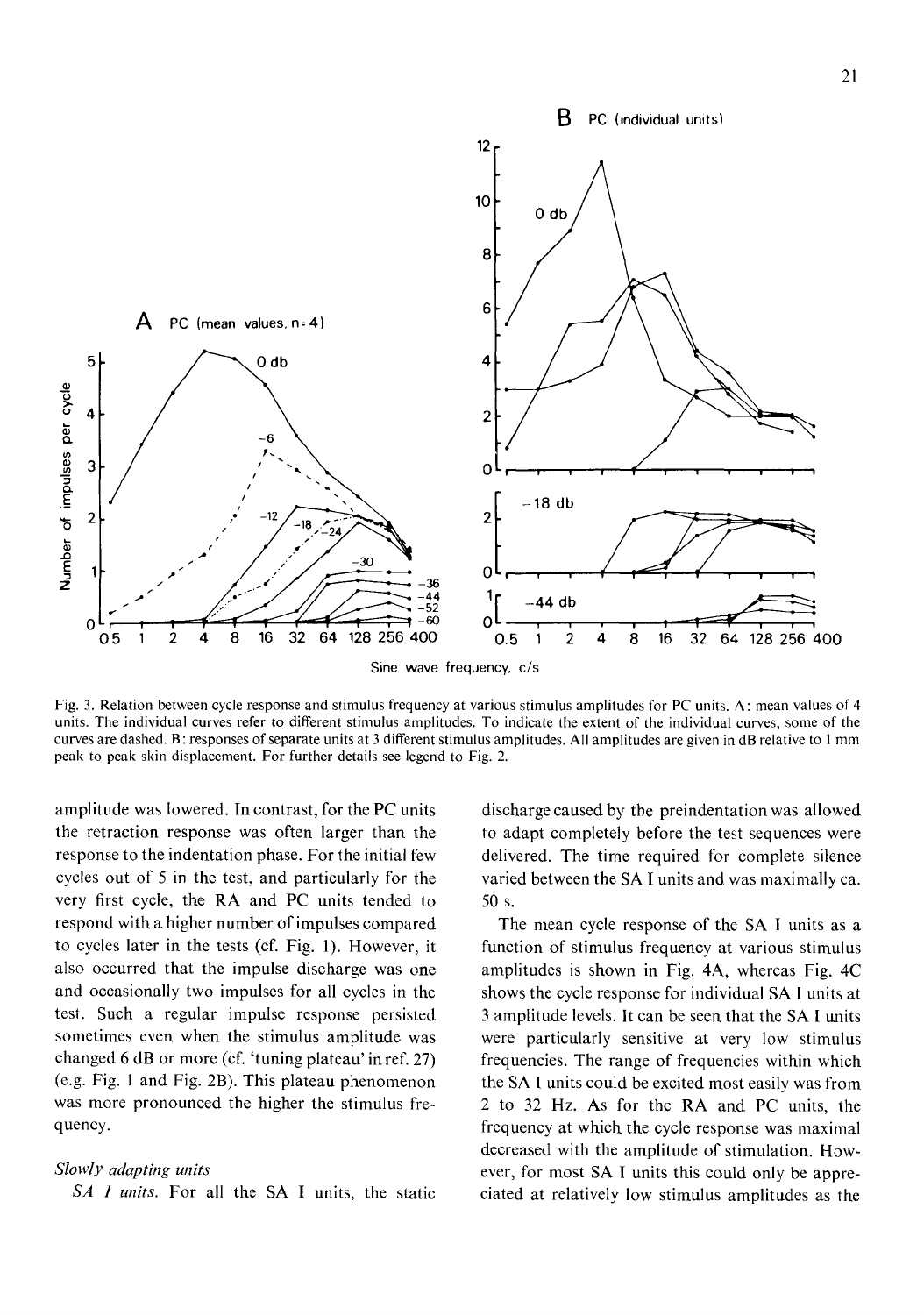

Fig. 4. Relation between cycle response and stimulus frequency at different stimulus amplitudes for slowly adapting units. A: mean values of 5 SA I units. B: mean values of 5 SA II units which exhibited no static background discharge. The individual curves in A and B refer to different stimulus amplitudes. C: responses of separate SA I units at 3 different stimulus amplitudes. All amplitudes are given in dB relative to 1 mm peak to peak skin displacement. For further details see legend to Fig. 2.

peak cycle response at higher amplitudes coincided with the lowest test frequency (0.5 Hz) (Fig. 4A and C). As to the absolute sensitivity of the SA I units, all of the units studied responded to stimuli at an amplitude of  $-18$  dB whereas 3 out of 5 SA I units could be excited by a stimulus amplitude of  $-24$  dB (Fig. 4C). One of the SA I units responded to an amplitude as low as  $-36$  dB with a cycle response of about 0.5 at the 'best' frequencies (8 and 16 Hz). (For further data on the absolute thresholds of the SA I units, see ref. 11.)

*SA I1 units.* Three out of 8 SA II units exhibited a very stable sustained background discharge during the entire period of preindentation, The remaining 5 SA II units were either not excited by the preindentation or had completely adapted as the SA I units.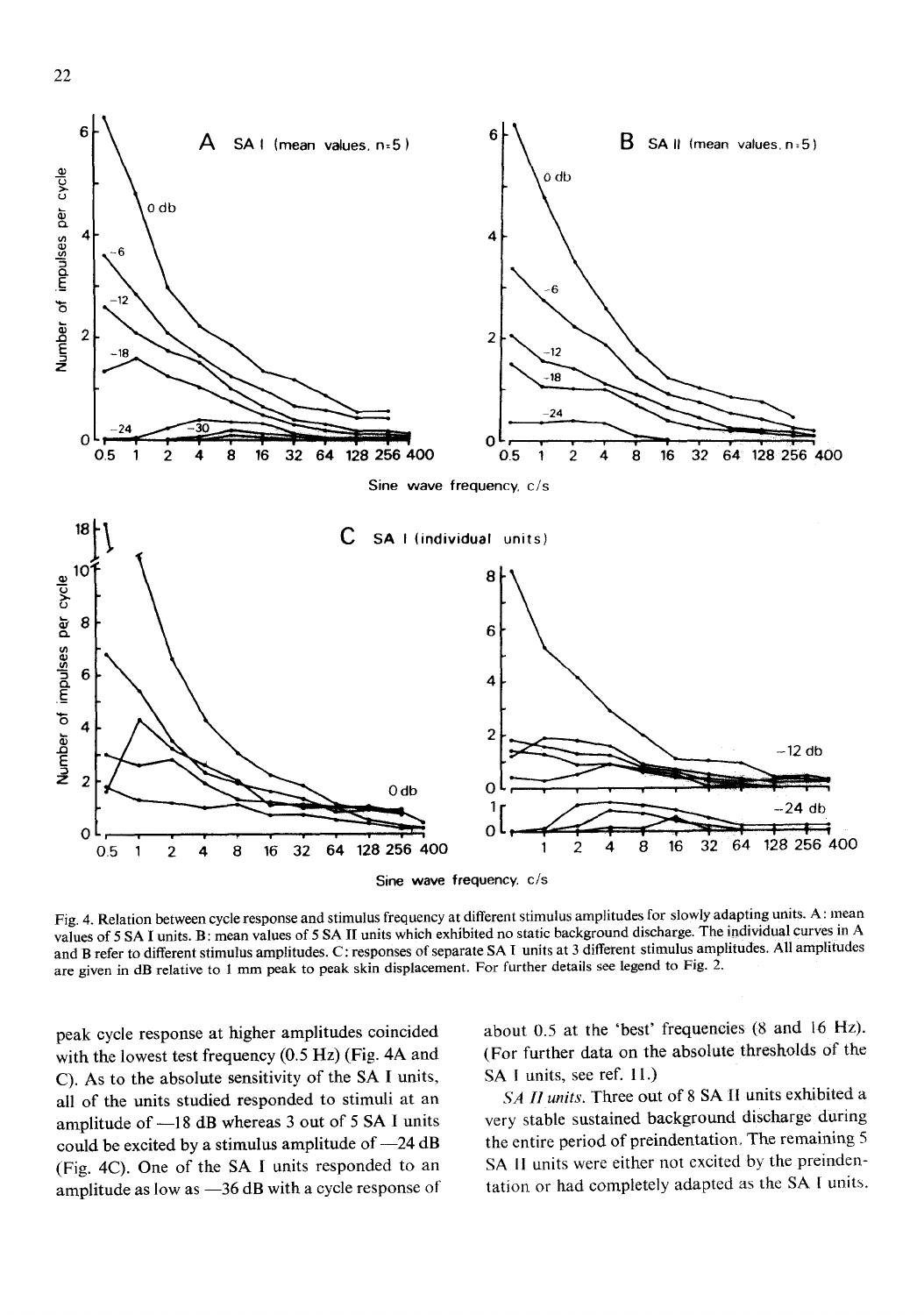Fig. 4B shows the mean cycle response at various stimulus amplitudes for the 5 SA II units which did not exhibit any background discharge during the test sequences. A comparison between the cycle responses of the SA I and the SA II units revealed large similarities (cf. Fig. 4A and B). There was, however, one main difference: the frequencies at which the SA II units were most easily excited was lower than for the SA 1 units. Their maximal sensitivity was at frequencies below 8 Hz, and the maximal cycle response coincided with the lowest test frequency  $(0.5 \text{ Hz})$  even at very low stimulus amplitudes. The lowest amplitude at which the 3 most sensitive SA 11 units with no background discharge responded was  $-24$  dB.

Concerning the 3 SA 1I units which exhibited a sustained background discharge, the response to the sine wave stimulation was mainly an increase in activity rather than a pure frequency modulation of the sustained discharge<sup>27</sup>. The net contribution to the total neuronal discharge accounted for by the sine wave stimulation was estimated by calculating the difference between the total number of impulses which appeared during each of the tests and the expected number of impulses which would have appeared if only the sustained discharge had existed. It turned out that a main difference between the SA 11 units with and without background discharge was a much higher cycle response at stimulus frequencies mainly below 8 Hz for the units which showed the background discharge. In average the cycle response at 0.5 Hz was ca. 3 times higber for units with background discharge.

In contrast to the RA and PC units, the slowly adapting unit types responded principally only to the indentation phase of the skin displacements. However, at high amplitudes and very low stimulus frequencies, it was quite common, particularly among the SA II units, that there was a response also at the positive peak of the sine wave when the velocity of indentation was zero and at the beginning of the probe retraction when the velocity of the indentation was negative. This reflects the high position sensitivity of the SA 11 units in relation to their sensitivity to velocity<sup>1</sup>. Like the rapidly adapting unit types, the slowly adapting unit types could discharge in a regular fashion with an integer cycle response. However, the tendency of the slowly

adapting units to show a constant cycle response when the stimulus amplitude was varied was not at all as pronounced as with the rapidly adapting unit types. Although the SAII as well as the SA I units had their highest sensitivity at low stimulus frequencies, they responded to all test frequencies including 256 and 400 Hz (Fig. 4). The most sensitive SA I and SA II units responded to these high frequencies at amplitudes as low as  $-24$  dB and  $-18$  dB respectively. At low stimulus amplitudes the responses at high frequencies were generally accounted for by a single impulse elicited during the very first cycle in the 5 cycle tests. The maximal frequency at which the most sensitive SA I and SA II units responded with at least 1 imp./cycle, as determined with the maximal amplitude used (1 mm peak to peak), was 128 Hz for both types of units.

## DISCUSSION

The present study clearly shows that the 4 types of low threshold mechanoreceptive afferent units in the glabrous skin of the human hand exhibit different response properties to perpendicular sinusoidal skin displacements of frequencies between 0.5 and 400 Hz. The frequencies at which the RA units were most easily excited (8-64 Hz) are in agreement with previous findings regarding rapidly adapting units with intradermal endings in the glabrous skin of monkey and cat<sup>7,24,27</sup>. Units with similar response properties have also been described in the dorsum of the human hand  $9,20$ . The sensitivity of the human PC units to sine wave stimuli at high frequencies (above ca. 64 Hz) was very similar to the sensitivity of previously described Pacinian corpuscle units in the cat's leg, foot paw and mesentery<sup>5-8,26</sup> and in the skin of monkeys<sup>22-24,27</sup>.

Most of the results obtained for the slowly adapting units cannot easily be compared with the response properties to mechanical sinusoids of slowly adapting units described in earlier studies, since the responses accounted for by sine wave stimulation in these studies was allowed to interfere with an already existing background discharge caused by the preindentation<sup>20,23,27</sup>. However, it seems clear that the slowly adapting units in both man and subhuman primates are most sensitive to mechanical sinusoids of low frequencies. The fact that most of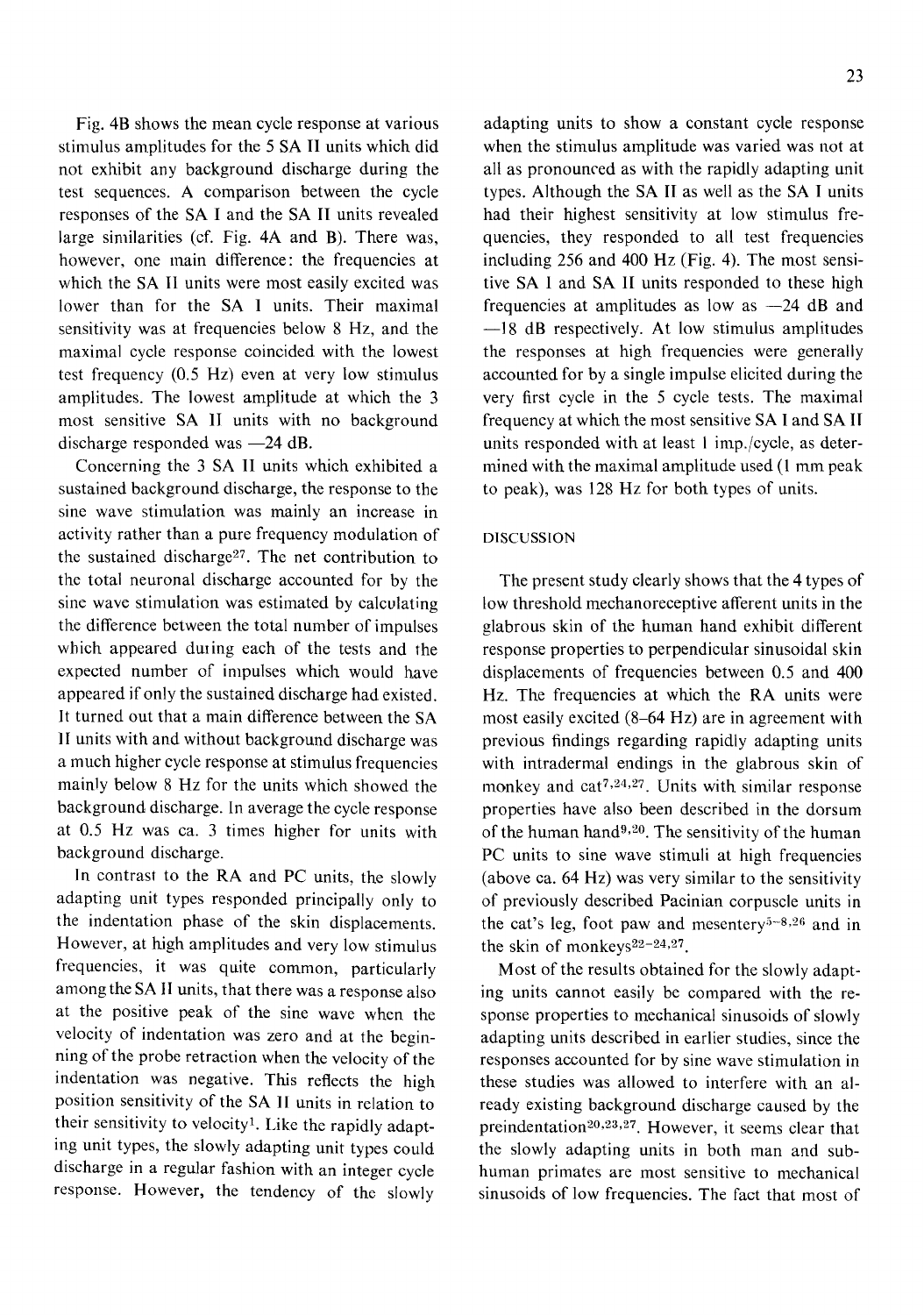the slowly adapting units in the present study completely adapted te the employed preindentation is in agreement with earlier investigations of static thresholds of SA I and SA II units in the glabrous skin of man<sup>17</sup>. As to the consequences of adaptation, it has been shown in studies of the SA I and SAII units in cat that adaptation does not induce a decrease in receptor sensitivity, but rather a slight increase in sensitivity to both threshold and suprathreshold stimuli superimposed on a preindentation<sup>4</sup>. Another factor which is known to influence the magnitude of the obtained cycle response of the SA 1 as well as the RA units is whether the contact surface of the stimulus probe covers the receptive field completely or only partially. When the probe edge cuts through the receptive field the response is often enhanced  $11$ . However, in the present experiments no such edge effects occurred since the probe covered the whole receptive field of the unit.

A consistent finding in the present study was that the frequency range within which the units responded increased rapidly with stimulus amplitude. Moreover, the frequency at which the cycle response had its maximal value decreased considerably when the stimulus amplitude was increased, This decrease was roughly 1 octave per l0 dB for the RA and PC units. These factors together with the high sensitivity of the PC units, implied that there was a considerable overlap between the frequency ranges within which the RA and the PC units responded already at stimulus amplitudes above  $-30$  dB. Likewise, the magnitude of the cycle responses were quite similar for the RA and the PC units at the highest stimulus amplitudes used throughout the studied frequency range. The pronounced responsiveness of the PC units to low stimulus frequencies has not been pointed out in earlier animal studies. The slowly adapting units had their maximal sensitivity at frequencies lower than those of the rapidly adapting unit types. However, at all amplitudes to which the units responded, there was a considerable overlap between the slowly adapting units, particularly the SA I units, and the RA units with regard to the frequency ranges at which the responses occurred.

#### REFERENCES

On the basis of these considerations, it may be concluded that the possibilities to selectively stimulate the different types of units simply by selecting particular stimulus frequencies are limited, particularly when suprathreshold stimuli are applied. To selectively stimulate one type of unit, the stimulus amplitude has to be very close to the thresholds of the most sensitive units of this type except for the PC units. As soon as high stimulus amplitudes are employed e.g. in psychophysical magnitude estimation tasks, more than one type of unit will be brought into play.

The present results are compatible with the idea that the detection of mechanical sinusoids delivered to the glabrous skin of the human hand depends on afferent activity in at least two populations of mechanoreceptive units<sup>21,24,27,29</sup>: the detection of sinusoids at frequencies above ca. 40 Hz, i.e. frequencies eliciting the sense of diffuse vibration, is related to neuronal activity in Pacinian corpuscles, whereas the intradermal rapidly adapting units (RA units) most probably account for the detection and frequency discrimination at lower frequencies, i.e. the frequency range evoking 'flutter' sensation. As to the slowly adapting units, it has been emphasized that they do not contribute to the detection of sine wave skin displacements<sup>20,23,27</sup>. In contrast, evidence has been produced that these units play a part in the sensation of cutaneous pressure<sup>3,19,25</sup>. On the basis of certain preliminary psychophysical results (unpublished observations, J. Löfvenberg and R. S.) Johansson) we believe, however, that the SA I units contribute to detection of frequencies at which the sensitivity of the SA I units is higher than for the RA and PC units, i.e. at frequencies below about 4 Hz.

#### ACKNOWLEDGEMENTS

We wish to thank Dr. A. B. Vallbo for valuable comments on the manuscript. The financial support by the Swedish Work Environment Fund (Project no. 79/104) and by the Swedish Medical Research Council (Project no. 3548) is gratefully acknowledged.

*Sensory Physiology, Vol. II,* Springer, Berlin, 1973, pp. 29 78.

2 Ferrington, D. G., Nail, B. S. and Rowe, M., Human tactile detection threshold: modification by inputs from

I Burgess, P. R. and Perl, E. R., Cutaneous mechanoreceptors and nociceptors. In A. lggo (Ed.), *Handbook of*